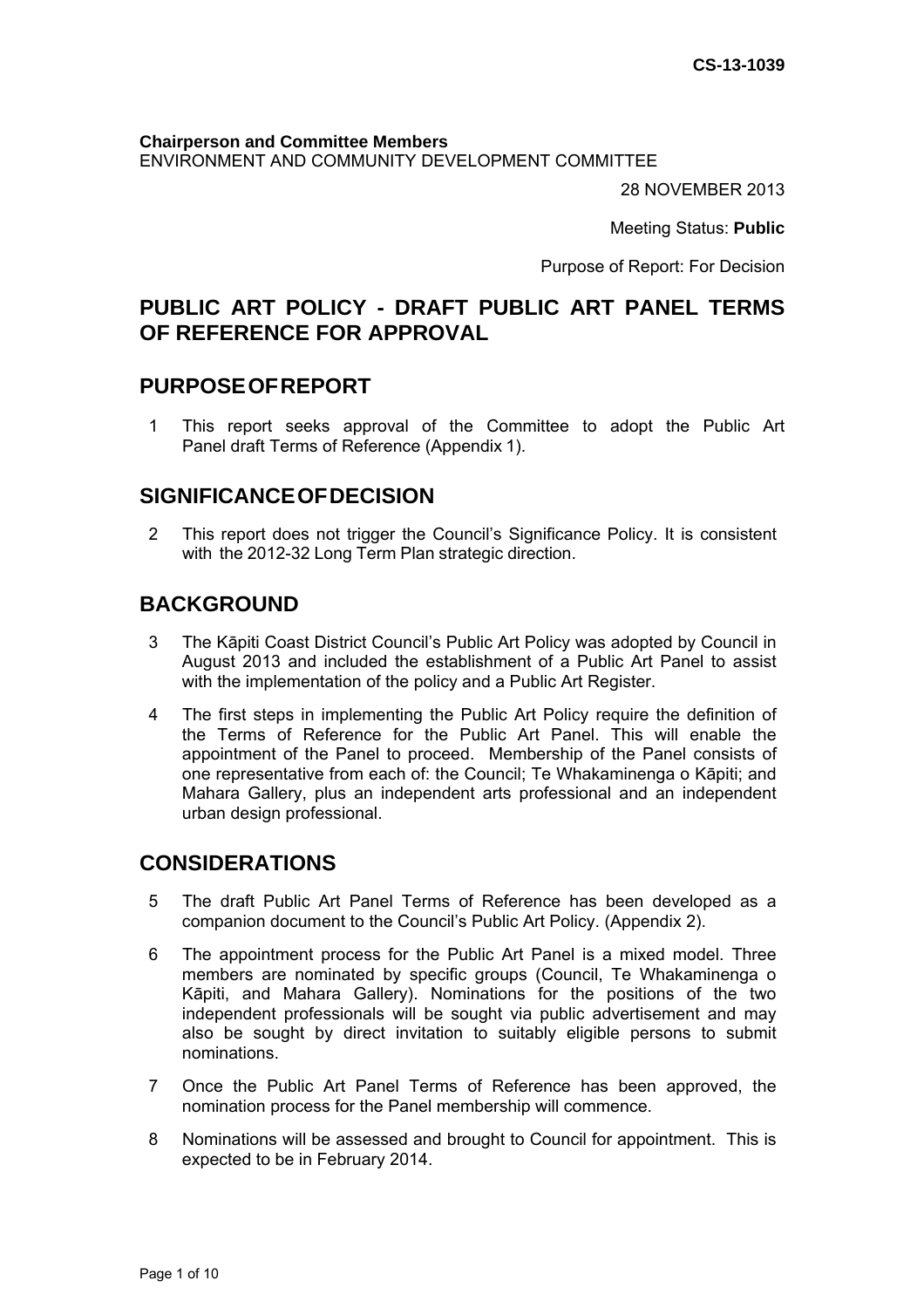- 9 The Public Art Register has been established, and will be progressively populated with information regarding public art currently owned by Council.
- 10 The Public Art Register has been established in a simple spreadsheet form. (Appendix 3). The medium-term objective is to make the key details (including an image) of the works in the Public Art Collection available to the public online.
- 11 Full information about any new works will be added to the Register on acquisition.

### Financial Considerations

12 There are no financial considerations.

#### Legal Considerations

13 There are no legal considerations.

#### **Delegation**

- 14 The Environment and Community Development Committee has delegated authority to consider this matter under section 7.1 of the Council's Governance Structure and Delegations*:*
	- *7.1 Authority to develop (within any wider existing strategic framework) policies and work programmes that support the social, economic, environmental and cultural wellbeing of the community. This authority encompasses the power to:*

*have oversight of all cultural, arts and heritage matters.*

### **Consultation**

15 There was no requirement for consultation in the development of the draft Terms of Reference.

### Tāngata Whenua Considerations

16 Te Whakaminenga o Kāpiti was asked to consider the nomination of an arts professional to be a member of the Public Art Panel.

#### Publicity Considerations

17 Nominations for the two independent professionals to sit on the Panel will be advertised in a range of media.

## **RECOMMENDATIONS**

- 18 That the Environment and Community Development Committee approves the Kāpiti Coast District Council Public Art Panel Terms of Reference (Appendix One of report CS-13-1039), subject to any amendments.
- 19 That the Environment and Community Development Committee notes that the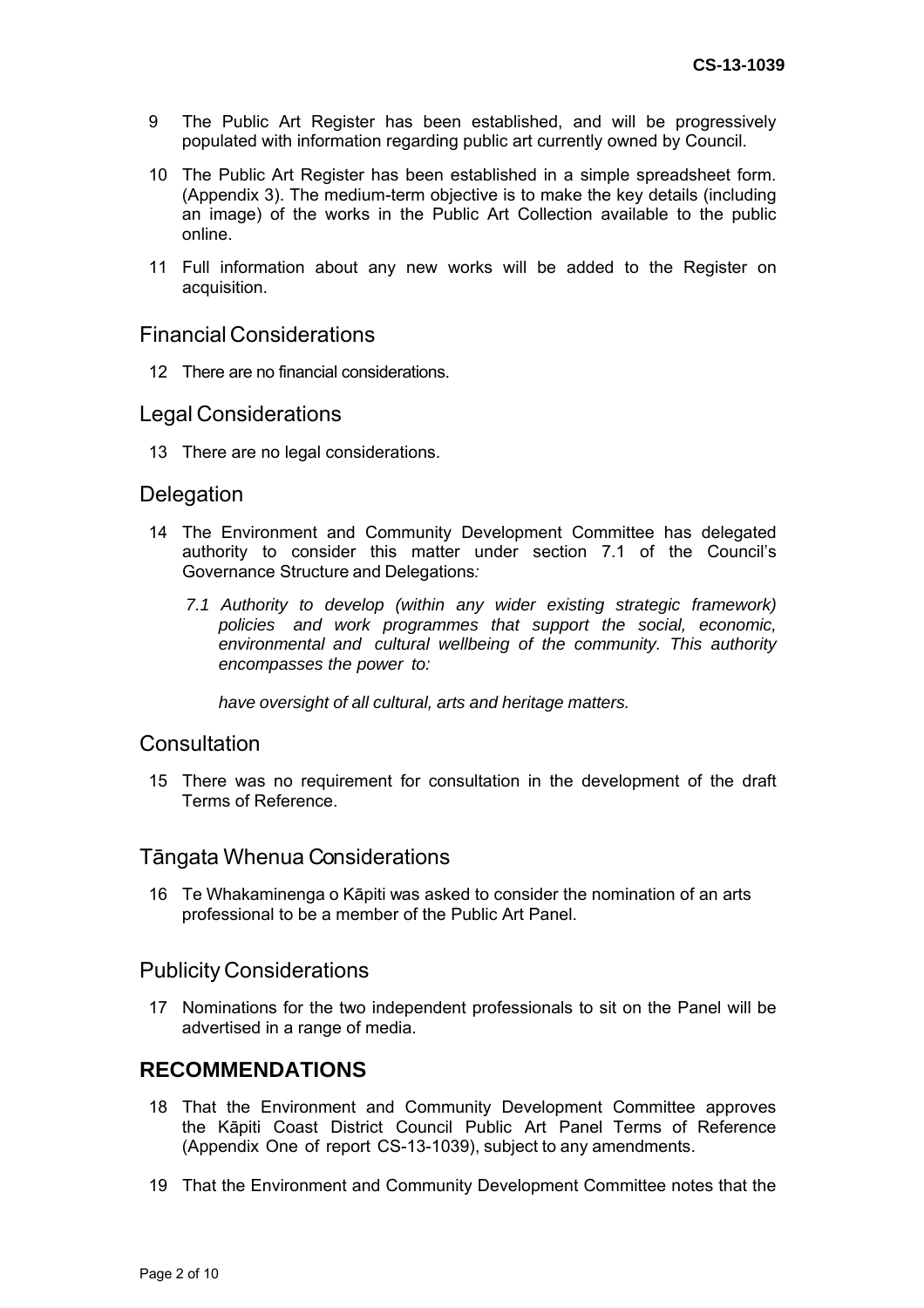nominations for appointment to the Public Art Panel will be brought to the Committee for review and appointment in February 2014.

20 That the Environment and Community Development Committee notes that the Public Art Register has been established.

| <b>Report prepared by:</b> | Approved for submission by: |
|----------------------------|-----------------------------|
|                            |                             |

Catherine Scollay **Tamsin Evans** 

### **Arts & Museums Development Officer Group Manager Community Services**

## **ATTACHMENTS:**

| Appendix One:          | Kāpiti Coast District Council Public Art Panel Terms<br>of Reference |
|------------------------|----------------------------------------------------------------------|
| Appendix Two:          | Kāpiti Coast District Council Public Art Policy 2013                 |
| <b>Appendix Three:</b> | Käpiti Coast District Council Public Art Register<br>(excerpt)       |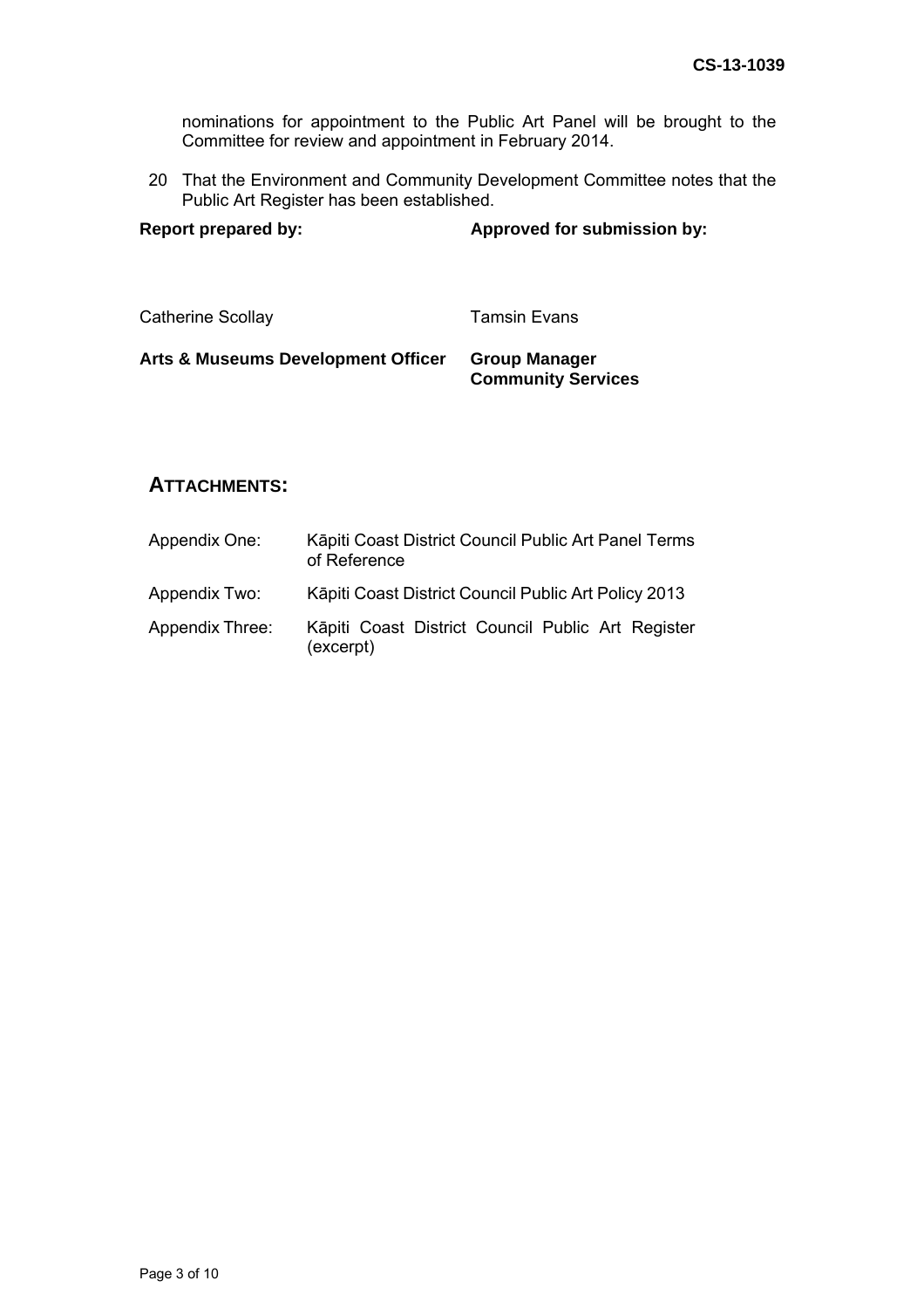# **APPENDIX ONE: PUBLIC ART PANEL TERMS OF REFERENCE**

## **November 2013**

#### **Goals**

- 1. The Public Art Panel is appointed by the Kāpiti Coast District Council to oversee the public art programme. The Public Art Panel's primary goal is to assist the Council to implement the Council's Public Art Policy (August 2013).
- 2. By encouraging, providing and managing public art the Council aims to:
	- 2.1. promote Kāpiti Coast District's sense of community, civic pride and distinctive identity;
	- 2.2. acknowledge and celebrate the whakapapa and history of tangata whenua as well as matawaka cultural identity through Toi Maori;
	- 2.3. provide opportunities for artists to work in and with communities in public places;
	- 2.4. encourage a culture of creativity and innovation in the public realm, which heightens people's understanding and enjoyment of art, including introducing work from noted artists living and/or working outside the District;
	- 2.5. contribute significantly to the development of cultural tourism and economic development in the District;
	- 2.6. acknowledge and celebrate the diverse communities within the District;
	- 2.7. provide opportunities for young people to lead or be involved in the creation of public art;
	- 2.8. integrate public art into public space design including town centres, facilities and open space.

#### **Membership**

- 3. The Panel is made up of experts from a range of fields and includes:
	- One Councillor
	- One professional nominated by Te Whakaminenga o Kāpiti
	- One representative of Mahara Gallery
	- One independent arts professional
	- One independent urban design professional
- 4. All members of the Public Art Panel:
	- should demonstrate significant knowledge and expertise in the field of public art;
	- should keep informed of current trends in the arts and creative sectors;
	- should be familiar with the Kāpiti Coast District and be aware of developments, issues and concerns in the Kāpiti Coast community; and
	- may be Kāpiti Coast residents although this is not an absolute requirement.
- 5. The Council's Arts and Museums Development Officer will provide secretariat support to the Public Art Panel.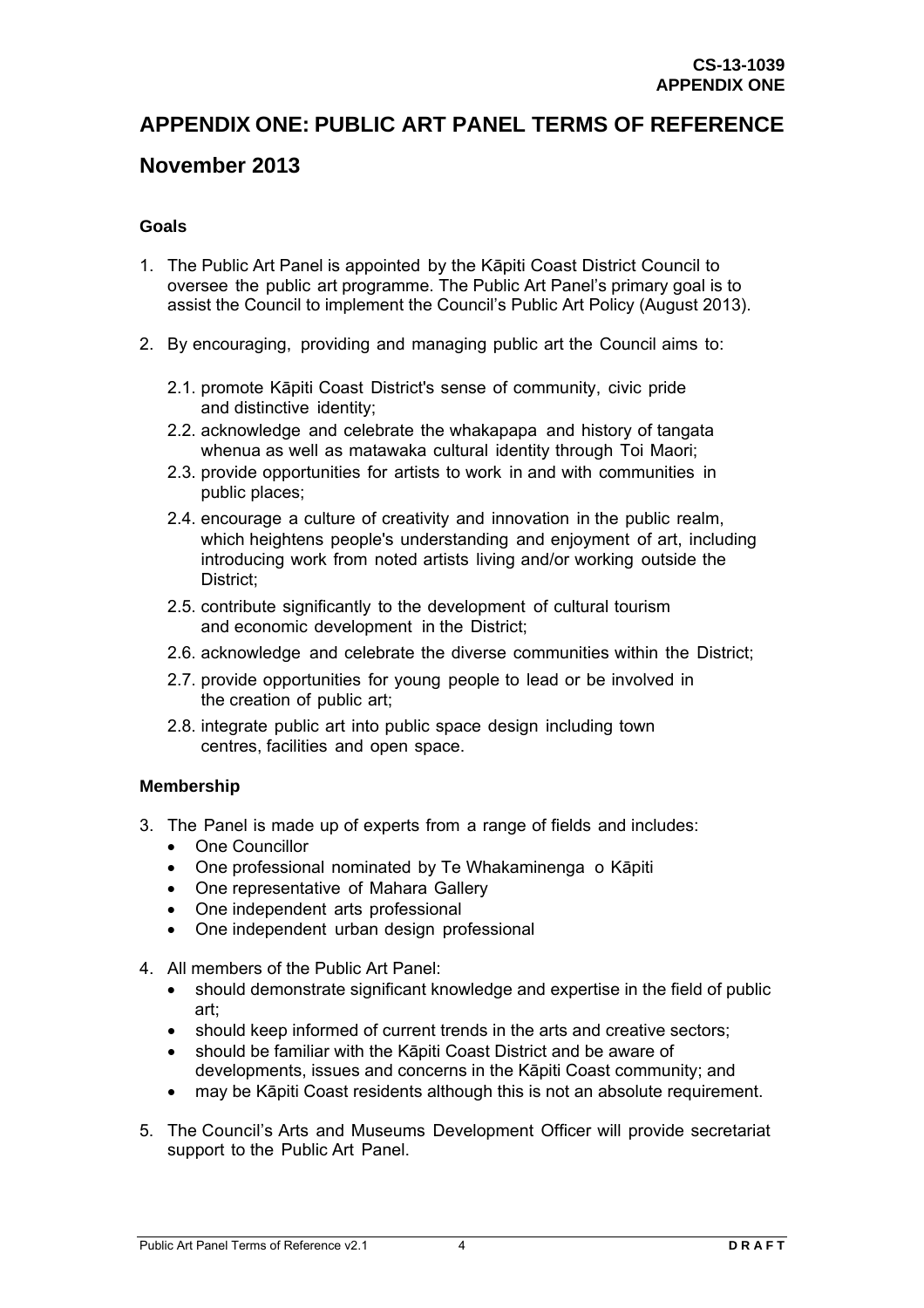#### **Appointment Process**

- 6. The Public Art Panel will be appointed by the Kāpiti Coast District Council.
- 7. The Council will appoint one Councillor who will be a full member of the Panel and will also serve as Council liaison to the Panel.
- 8. The Council will review the nominations for the remaining four positions and appoint these. These nominations will consist of:
	- an arts professional nominated by Te Whakaminenga o Kāpiti;
	- a representative of the Mahara Gallery;
	- a shortlist prepared by Council staff of up to 3 independent arts professionals who are willing to serve on the Panel; and
	- a shortlist prepared by Council staff of up to 3 independent urban design professionals who are willing to serve on the Panel.
- 9. Nominations for the independent arts professional and urban design professional will be advertised in the local newspapers, on the Council's website, and in other media as deemed appropriate. Suitable persons with eligible experience may be directly contacted by the Council's Arts & Museums Development Officer and invited to submit a nomination.

#### **Tenure**

- 10. Members of the Public Art Panel are appointed for a three-year term.
- 11. The independent arts professional and the independent urban design professional may not serve for more than two consecutive three-year terms. A former member can be reappointed after a gap of at least one term out of office.

#### **Roles and Responsibilities**

- 12. The Panel will appoint a Chair at its first meeting of each three-year term.
- 13. The responsibilities of the Panel include:
	- 13.1. maintaining an overview of public art activity in the District;
	- 13.2. making recommendations to the Council on:
		- priority sites for public art,
		- proposals for public art activity,
		- acquisition, bequest, donation or loan of art for public spaces,
		- relocation of public art, and
		- removal and de-accessioning of public art;
	- 13.3. developing links with stakeholders interested in encouraging and being involved in cultural philanthropy; and
	- 13.4. suggesting ways to develop sector skills and nurture the creation of public art projects.
- 14. Recommendations, proposals and progress reports to Council will be developed by the Panel. Council staff will prepare the covering report to Council.

#### **Meetings**

15. Meetings must be held at least every six months (but may be held more frequently if the Panel chooses to do so).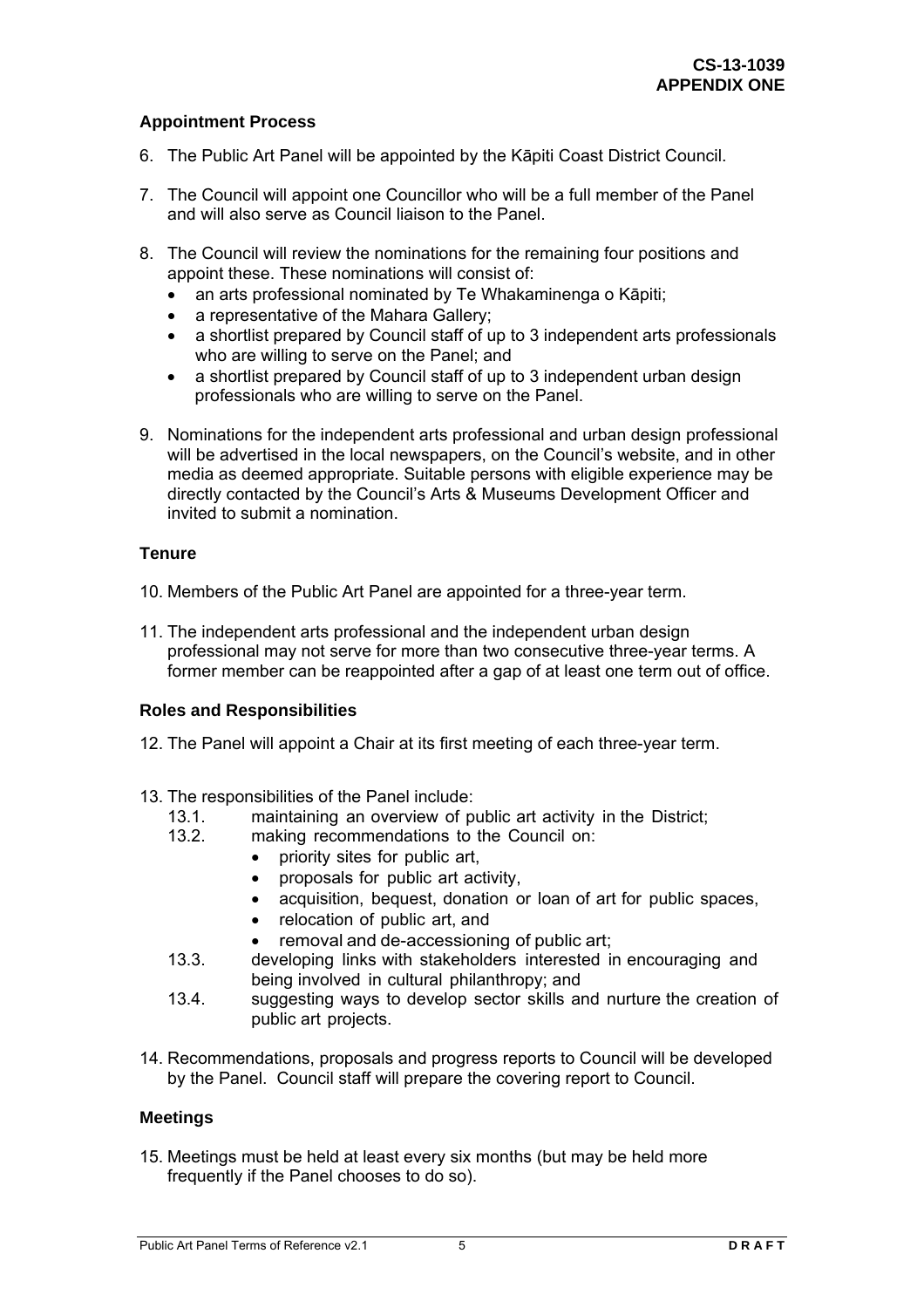- 16. The quorum of the meeting shall be a simple majority of the appointed members. Recommendations of a quorum shall be considered those of the full Panel.
- 17. Each member has one equal vote.
- 18. Any member who is absent from three consecutive meetings of the Panel without leave of absence from the Panel, or without reason satisfactory to the Panel, shall cease to be a member of the Panel.
- 19. The Chair of the Panel will set meeting dates and agenda. Minutes of the meeting will be provided by Council staff. Meeting arrangements (notifications, room bookings and so on) will be made by Council staff. Meetings will not generally be open to the public (unless the Panel chooses to make a meeting public) as the Panel reports regularly in a public forum to the Council.

#### **Deliverables**

- 20. The Public Art Panel will develop a public art programme to cover its areas of responsibility at the start of each three-year term. The Panel will present this to the Council. The inaugural public art programme may be brief, and be further developed over the first three-year term.
- 21. In accordance with the Public Art Policy (August 2013), the Public Art Panel should ensure that its programme includes a proposal for the purchase or commissioning of a significant public art work at least every two years.
- 22. Proposals from the Public Art Panel for purchase or commissioning a public art work must demonstrate that these have all funding secured.
- 23. The Public Art Panel will report to the Council at least once a year on its progress on the public art programme.

#### **Process and Jurisdiction**

- 24. The Public Art Panel's programme must be developed with reference to and in accordance with the Council's Strategy for Supporting the Arts (April 2012), the Council's Public Art Policy (August 2013) and the Council's public art acquisitions budget.
- 25. The Public Art Panel makes recommendations to Council regarding the public art programme.
- 26. The public art programme should include activities to actively engage with the arts community and the wider public. Of specific interest is the development of links with individuals and organisations to foster cultural philanthropy, and to develop art sector skills and community involvement in the arts.
- 27. The public art programme will include, but not be limited to, the acquisition of public art. The programme may include consideration of artworks for deaccessioning. From time to time, offers of gifts, bequests or donations of public art, or questions of deaccessioning may be referred to the Public Art Panel for assessment under the acquisition process. Acquisition and de-accessioning processes are described in the Public Art Policy.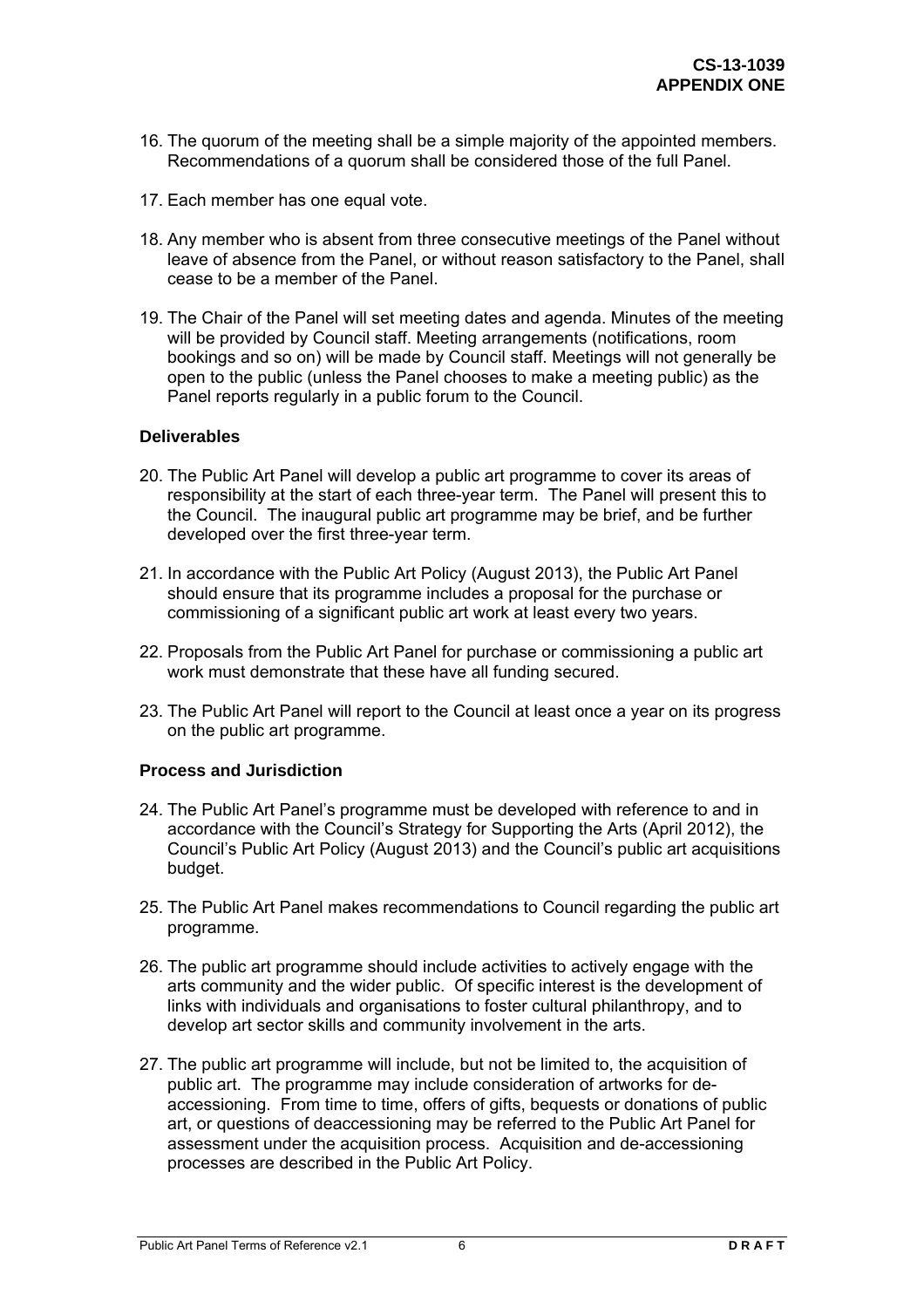- 28. The Public Art Panel and relevant Council staff will meet and discuss potential and priority sites for public art. The Public Art Panel's role is to provide advice on sites. Council will decide the list of priority sites for public art.
- 29. From time to time and acting on advice from the Public Art Panel, Council will call for proposals for the commissioning of a new work or the acquisition of an existing work for a specified agreed site. The Public Art Panel will provide input into the documents calling for proposals.
- 30. The Public Art Panel will review and assess all submissions. The assessment process will include an assessment against the Council's Public Art Policy goals and assessment criteria.
- 31. Upon the completions of its assessment, the Public Art Panel will make a recommendation to Council. Recommendations to Council for one or more proposals should contain all the detailed information obtained from the proposer, plus details of funding and source of funds.
- 32. The Public Art Panel should ensure that recommendations are made with due regard to New Zealand laws including those regarding copyright, censorship and obscenity.
- 33. The Council will make decisions and enter into formal agreements with artists and suppliers.
- 34. The Public Art Panel should work with Council to communicate progress on the public art programme to the public and to engage the public in debate and education about public art. The Public Art Panel cannot make public statements on behalf of the Council without prior approval from the Council's Communications Team.

#### **Remuneration**

35. Membership is a voluntary role, and there will be no remuneration for members' time, or for attendance at meetings.

#### **Resources and budget**

- 36. Council will make available meeting rooms and any Council-owned presentation equipment required for meetings.
- 37. There is no Council operating budget allocated to the Public Art Panel. Council staff time will be met from existing operating budgets.

#### **Fund sources and management**

38. Council makes provision for the capital purchase of public art in its Annual Plan process. The Council or the Public Art Panel may secure additional funds from outside sources (e.g., central government agencies, corporate or private funders) for the acquisition of public art. Details of expenditure are included in the Council's regular financial reports.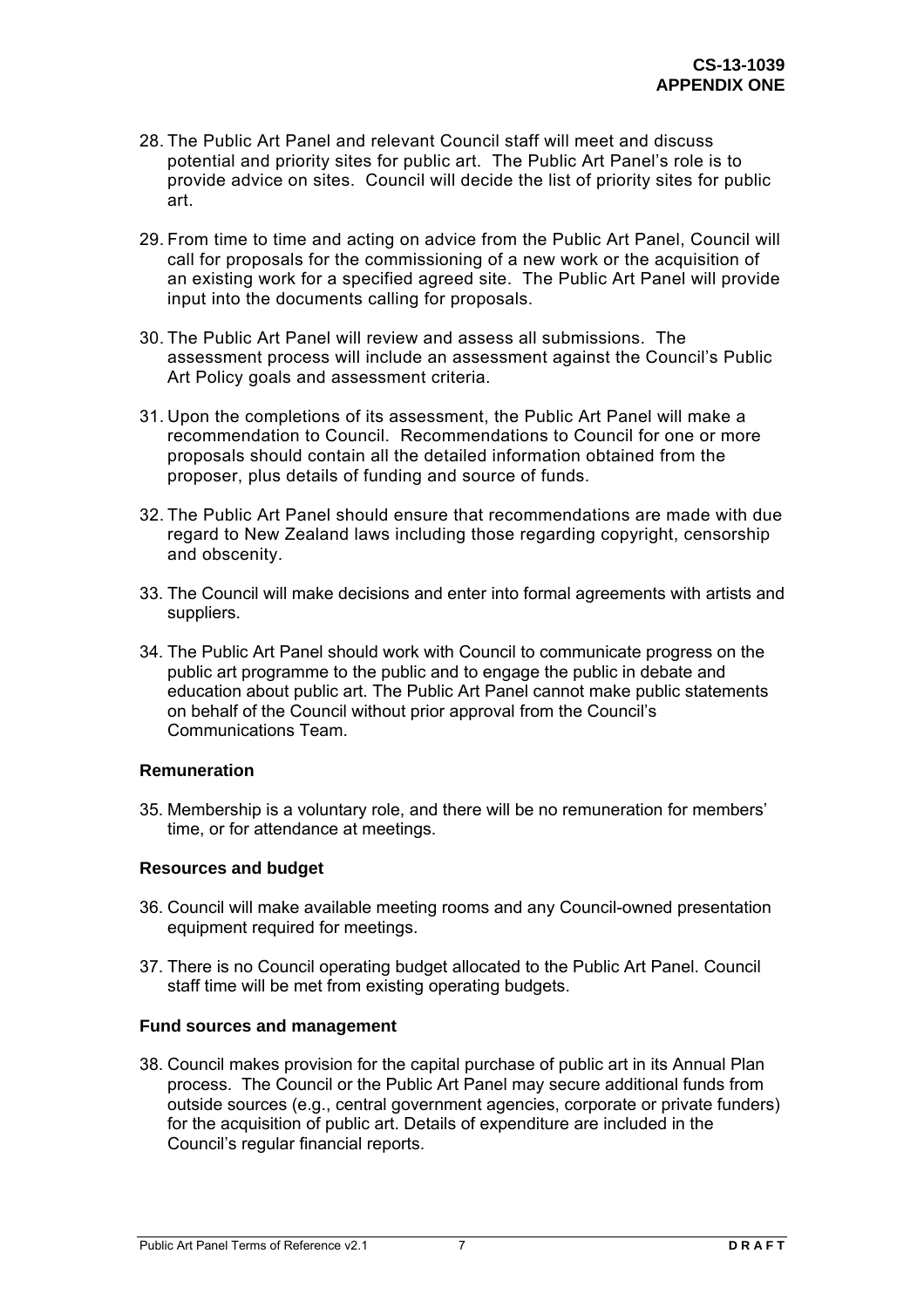39. The Council will make payments to artists and suppliers associated with the agreed public art programme.

#### **Storage of information and documentation**

- 40. Minutes of Public Art Panel meetings, proposals and progress reports made to the Kāpiti Coast District Council will be held in the Council filing system.
- 41. Details of Council-owned public art will be recorded in the Council's Public Art Register.

#### **Code of Conduct**

- 42. Members are required to declare any conflict of interest with any matter to be discussed by the Panel.
- 43. Members are not permitted to directly or indirectly benefit from their participation in the Public Art Panel during their tenure, and for a period of 12 months following the completion of their term.
- 44. Members are required to:
	- 44.1. prepare for and actively participate in meetings;
	- 44.2. act in a courteous manner, respecting views and opinions of others;
	- 44.3. respect the decision of the consensus view as adjudicated by the Chair;
	- 44.4. publicly support recommendations made by the Panel even if their personal view differs from the consensus view; and
	- 44.5. treat information with sensitivity and confidentiality as appropriate.

#### **Evaluation and review**

- 45. The Council may choose to alter these Terms of Reference at any time.
- 46. Council reserves the right to review the operations of, or need for, the Public Art Panel at any time.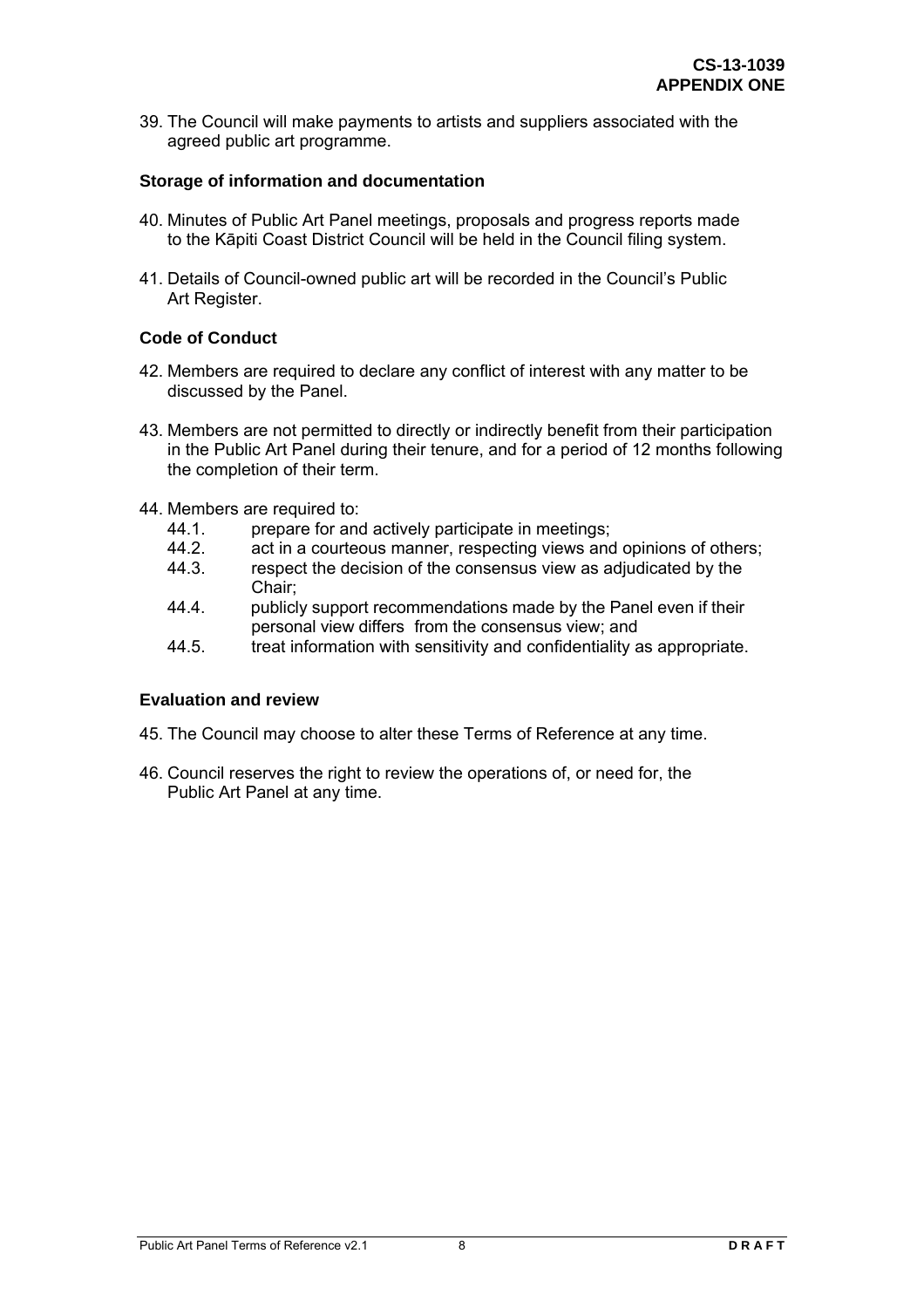## **APPENDIX TWO: PUBLIC ART POLICY 2013**